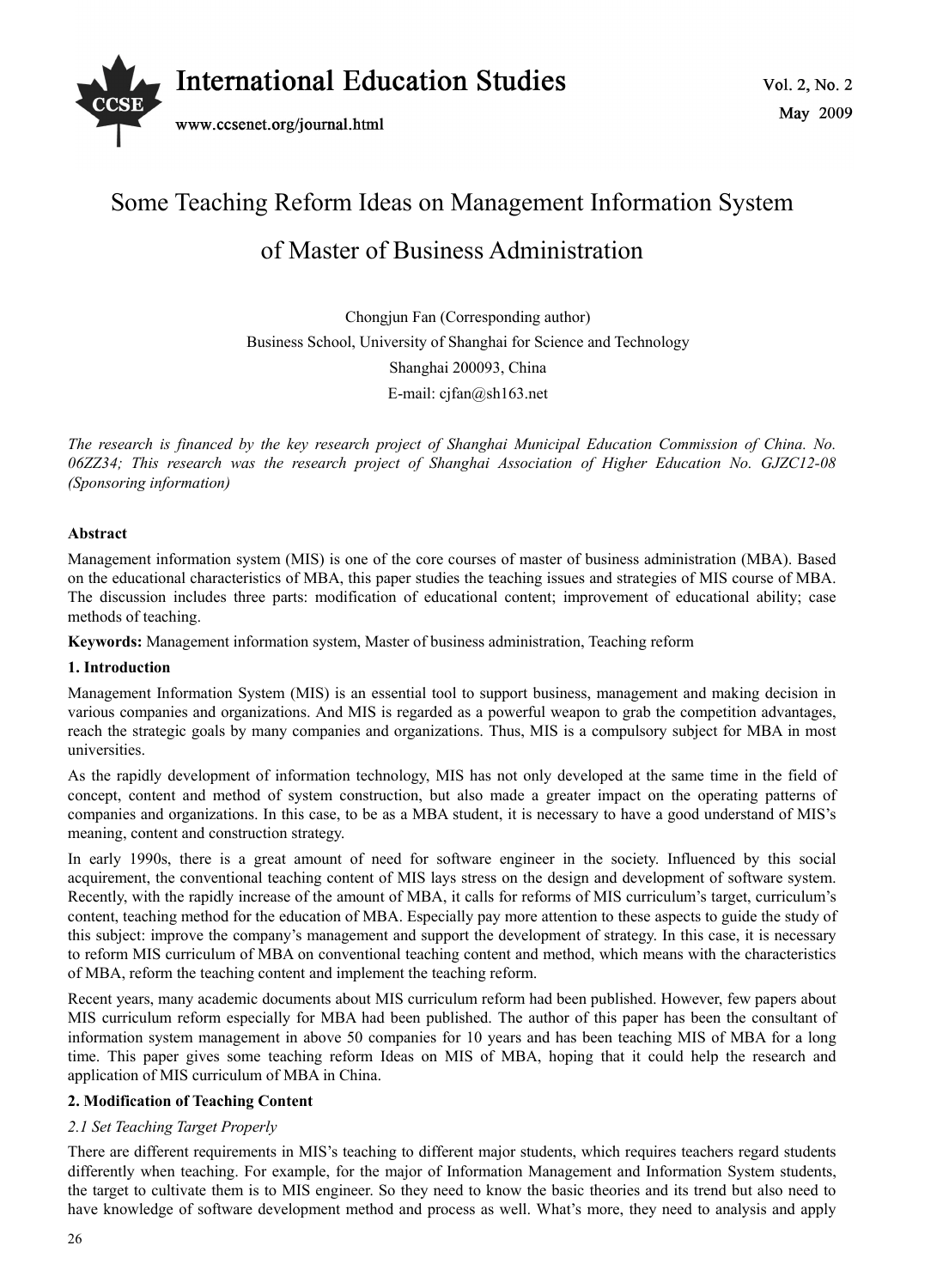different development methods in face of practical situations. While for the students of Business Administration, the target to cultivate them is to managers and users of organizations. For the sake of their weak abilities of computer, they consider more from being a manager or user that how to use MIS to improve the efficient of the organization, to help make decisions. So they only need to get to know the method and process of MIS development and basic concept.

Teaching targets decide teaching content and pattern. The cultivation target of MBA is manager of companies and administrations instead of technique engineer. According to the author's experience, MBA students who have backgrounds of software industry account little among the all, not to mention about those who intend to be software program engineer as job after graduation. For MBA, therefore it is obvious that cultivate them into programmer, developer of information system, specialist of computer is not the target of MIS curriculum. What should be the goal is cultivating them to adapt to the need of modern information society, get the knowledge of basic principles of modern economic management, control the knowledge of modern information skills and applied skills, and cultivate them into an excellent comprehensive talent specialize in economic management with wide fundamental knowledge and great ability.

Development of information techniques makes the companies' operating circumstances and methods change all the time. A modern manager can't get control of information skills professionally, nor do they need to, but he or she needs to know the abilities and characters of information techniques or information systems macroscopically, as well as information techniques that how to support the improvement of companies management and accomplishment of implement strategies. Based on such general cultivation target, it can be ensured that the concrete teaching target of MIS curriculum is that: make students get to control the related basic principles of MIS, have a clear awareness of information and a great ability of information application; make students have a sufficient understanding of the supportive role of information system information techniques in the information society to the strategies; make students be familiar with function principles and methods of various management information system, like ERP, CRM, PDM, DSS etc, make them get to control the construction of management information system and implement methods, to know how to apply manage, evaluate and preserve the management information system; lead them to pay a careful attention to the development of new information techniques and find out the business values.

## *2.2 Modify Educational Content Scientifically*

In order to reach the teaching target of MIS curriculum, it should be modified scientifically and properly and design the teaching content. MIS curriculum which covers deep and a wide rang of knowledge changes quickly combines Economics, Management, Information Science, System Science, Behavior Science, Computer Science and Network Communication Techniques all together, so it is a great academic practical and comprehensive curriculum. For the students who are majored in MBA, their knowledge of economic management is excellent but weak in the field of information techniques, meanwhile, their structure of knowledge and direction of cultivation leans to management, therefore it should avoid regarding MIS curriculum as computer subject, but a kind of management subject. This major should put stress on the basic knowledge of computer, which means on the basic of understanding of data base, various software and hardware platform, put the main teaching content in the functions of information techniques to solve management problems and improve management abilities. The curriculum should include four different parts:

Part one: basic concept. This part consists of three aspects: introduction of MIS's definition concept and structure; basic knowledge of management information and system; the meaning of company information (Fan Chongjun, 2006). What the author believes is that, the MBA students should understand how information improves the level of companies management and how strategy accomplish the supportive function, as well as the inner management and information mutual action (Fan Chongjun, 2004).

Part two: information technique, include computer hardware, software, network and data base these for aspects.

Part three: application system, it is mainly about introduction of important information system, which account for most part. Enterprise Resource Planning (ERP) contains much, like purchase and stock, sale and retailer, production plan and control, quality management, equipment management, financial accountant and management accountant etc. Other systems consist of Customer Relationship Management (CRM), Human Resource Management, Development Management, Decision Support System (DSS) and Business Intelligence (BI), E-Business, E-Administration, Cooperation Business and Automatic Office, Enterprise Application Integrate (EAI), Enterprise Information Portal (EIP) etc. In author's point of view, MBA students should broaden their horizon through the introduction of each application systems, this will help the students have a better and deep understanding of information techniques' concrete functions in the companies' management.

Part four: system construction. Includes for aspects: information system planning, which is also called information technique strategy planning (Fan Chongjun, 2004, Fan Chongjun, 2006); information system selection (Fan Chongjun, 2006, Fan Chongjun, 2007); information system implementation (Fan Chongjun, 2006); information and business process reengineering (Fan Chongjun, 2004); information system development. Author holds the view that it should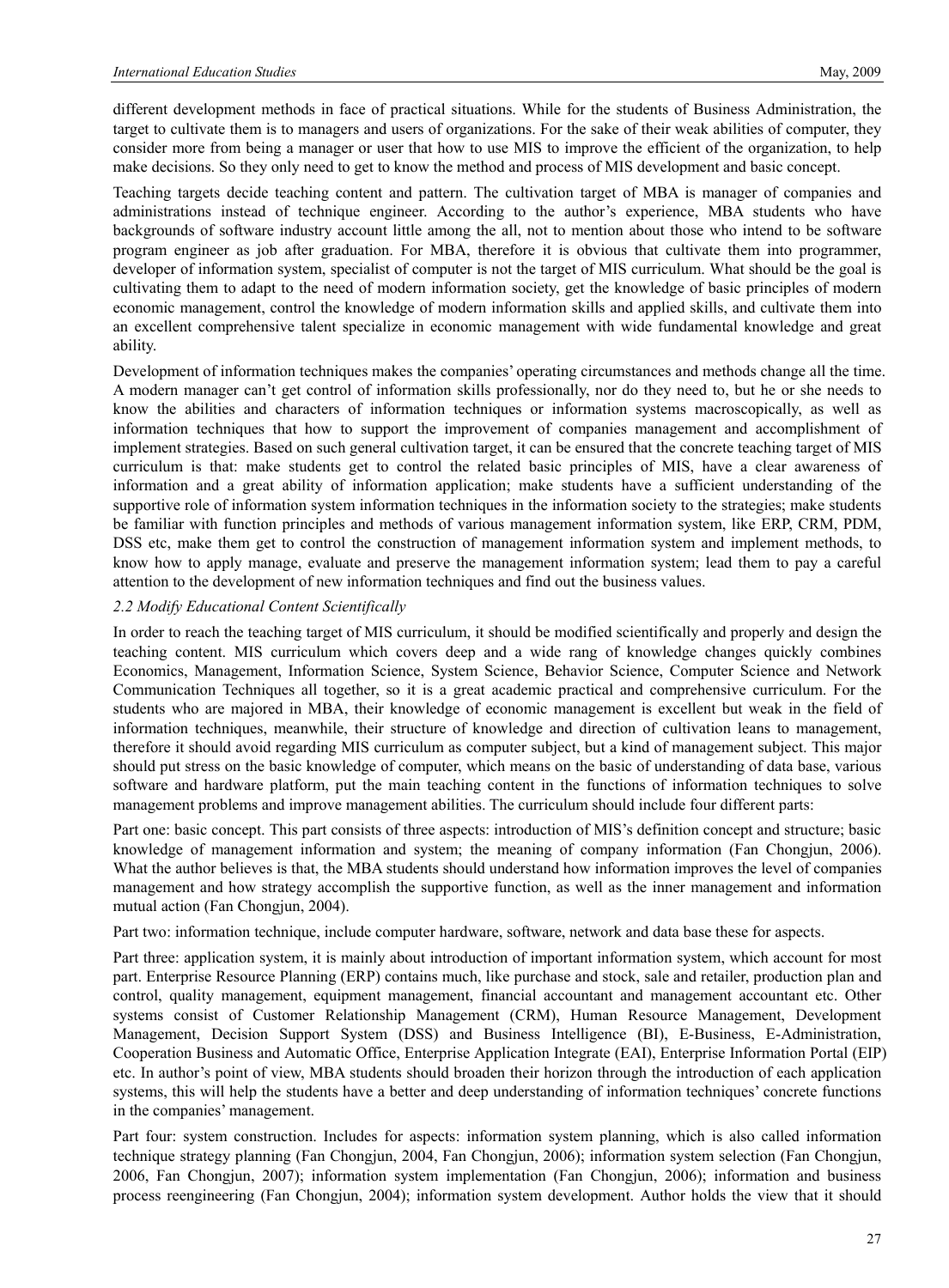lessen the content of information system development, while the mature software's modification implement and reform management should be regarded as the essential content to introduce.

# **3. Case study Teaching Methods**

When teaching the MIS theories, this subject should pay attention to cultivating of information awareness, information ability and information character to help student form abilities of applying the curriculum knowledge in practice. In order to reach this target, case study should substitute for teaching purely principles. Teachers should guide students take advantages of MIS knowledge to analyze and solve practical management problems by connecting principles and practice through case study, to improve the management efficiency, decision making level and profits of business, to make the students have a direct understanding of totally new concept and ways of working brought by information times.

Case study plays an important roal among many kinds of subjects of MBA, as well as MIS.

Actually, many companies have already used various information systems to manage business, some of author's MBA students have experiences of system application or even practical construction. In the way of some familiar cases to the students, like ERP system in some industries, CRM system's construction and operation etc., can make them have a direct understanding of MIS. The proper cases adapt for theory teaching content should be selected firstly. When teaching the concrete theory knowledge, case used through the whole teaching is recommended, cases step forward as theories do, guide the students to be positive, profound and logicaly solve problems. As soon as the whole teaching content is finished, cases will leave a deep impression upon students with theories and practice. Lively cases not only increase the level of students' emotional understanding, contribute their interests in study, but also reach the target of one example three practical applications through students' imitations of cases and consideration.

During the teaching of theory, especially for the MBA students' characteristics, it is necessary to emphasis the new characteristics and behavior patterns of management theories and thoughts in the times of information. It emphasizes the case methods of teaching which is dominated by analysis. Through the discussion and analysis of practical cases, students will concern about the development of companies information, and their initiative will be stimulated.

Now domestic textbooks are lack of proper cases, that requires teachers to reaserch catalog and accumulate cases as much as possible, so that cases base for both teaching and students reading and referencing can be found then. Besides, in order to improve the students' creativity and share their experience, students can also design search cataloging and analyze cases on their own and make speeches in the class. What's more, their prepared cases can be put in the cases base for next grade students.

Cases come from companies practical cases, but pay attention not to get rid of theory systems in the textbooks, otherwise, students may not understand the fundamentals of the questions. Thus, firstly, explained briefly the main theory knowledge related to the cases, secondly, instruct students to put cases into practice so that theory knowledge and practical cases will be combined together.

Teachers can instruct students to discuss cases according to the teaching content after each unit, to analyze the questions bought up before, and new questions will be found at the same time, finally lead students discuss and express themselves. Acting different roles in different cases is undoubtfully a good and vivid way, or even makes each small groups debate fierecely on purpose, which can arouse students' interests and recognition of MIS.

What concerns about is not the so-called correct answer to the cases after analysis. Probably there is simply no correct answer to one case or the answer is not unique. The result of cases analysis perhaps is a fruit from one part of the whole process, with some questions that are left without solutions. In this case, "Process more, result less" should be the method to adopt.

# **4. Practice Teaching Methods**

Except for the great integration, another characteristic of MIS is its strong practical application. The practice part of MIS class is so important that would be helpful to study and understanding the curriculum. By practice, students could apply their learned knowledge from curriculum as possible and improve their abilities to analyse and solve problems all by themselves at the same time.

For the business management students, the experiment curriculum for them should be distinguished from the science students', be careful not to make MIS practice teaching become information system developing class, instead, according to the teaching targets, let students get to master the dealing processes of companies management business under the modern information technique circumstances, and master how to operate and apply the management information system when doing the practical works, so that students' adaptable ability operating ability and creative ability will be improved a lot. As far as this part of teaching content, we believe it contains experience experiment and simulation analysis experiment.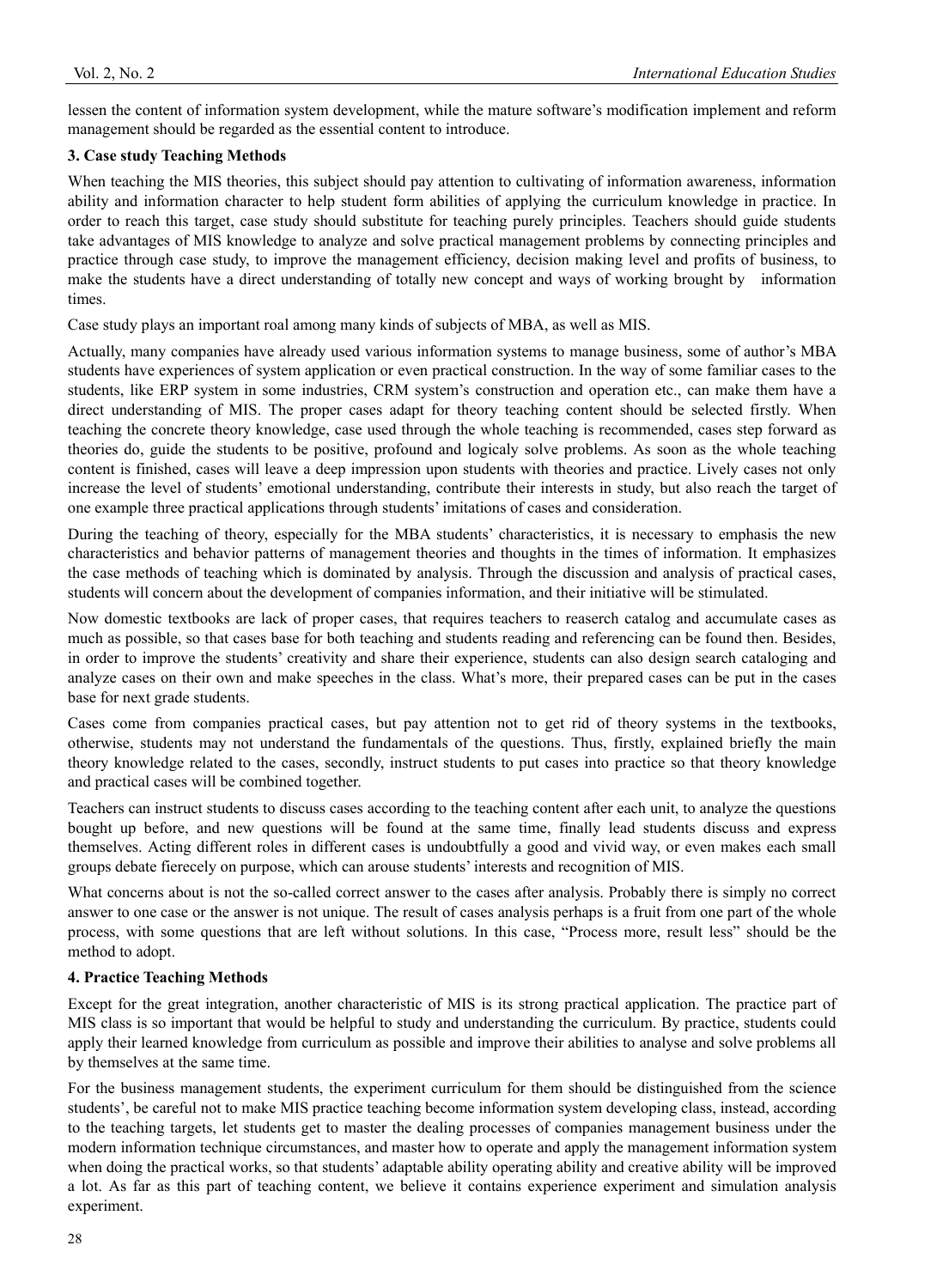## *4.1 Experience Experiment*

The target of this experiment in this part is to instruct students have a perceptual recognition, learn the basic structure and functions of MIS, master the skill of applying MIS to manage business.

This experiment put several students in one experimental group, each member simulates one terminal user and operate on the information system according each one's roles. After finishing their flow missions according to the set business process, students could learn how the companies' function and management could come into practice with MIS and also learn how MIS could connect information techniques with company management. This experiment asks students to submit an experiment report which consists of two parts: one is the explanation of the experienced system's basic structure basic function and business and process covered by the system, with management knowledge. The other is the analysis and judgment of the experiment system from two aspects: management and technique. All this will encourage students to find questions and come up with modified solutions.

## *4.2 Simulation Analysis Experiment*

This experiment is accord to the process of information system development, based on the setting of one simulated company, doing system analysis and design, to let students step into every cycle of information system's development and correctly understand missions in related sessions, which requires students sublimate their perceptual cognition to sensible cognition. Considering the fundament of MBA students, the degree of the experiment should be controlled, and the system analysis should come before the design, under this thought, the teachers instruct students doing experiment. This experiment report mainly consists of business management of system analysis and design sessions, and another is process analysis and design of management data, this examines students how to apply information techniques to deal with companies' requirements, how information techniques is combined with companies business of strategy level tactic level and executive level, the analysis ability of management requirement research and the information system modeling ability based on this.

# **5. Improvement of Teaching Ability**

MIS curriculum contains both relative many abstract theories and colourful application background, negative study is hard to assimilate the knowledge. While class discussion and ask-and-answer part which analyse questions on the class is a very efficient method, and this is popular among the MBA students. Meanwhile, teachers will find out problems of teaching during the class discussion, what's more, modify the teaching plans in time for each member in the class.

## *5.1 Enrich the Teaching Methods*

MIS is a fruit which combines information techniques and management thought. Not only the introduction of the basic concept of information techniques should be noticed, which presents the whole process of information system development, but the introduction of functions of mature business management software and application tactics as well. And drawing a great many of easy-understanding diagrams should not be ignored, like organization structure diagrams, function structure diagrams, business process diagrams, data flow diagrams and data dictionaries. Depending on modern teaching methods and equipment, taking advantages of information techniques to make vivid multi-media courseware can take MBA students out of abstraction and tediousness, and help improve their ability by using multi-media instruments in the work.

Situation teaching is an additional form of case teaching, which explains experiences and simulates the cases. For example, invite the companies' information directors or information management consultant to make speeches or play their lecture shows; make courseware by multi-media techniques; make videos of situation cases for curriculum. Besides, author always make DVs of the processes of students' cases analysis and play the videos to them or even other students. Without any doubt, this vivid reappearance of situations arouses students' interests and minds.

## *5.2 Improve the Teaching level*

Because of the MBA students' work experiences of being senior managers in companies before, teachers are required higher degrees, especially the practical experience. To improve the teaching quality of MIS curriculum, not only should update the teaching content, but also modify the teaching methods, and the most important is constructing a more powerful group of excellent teachers.

As MIS is a comprehensive interdiscipline、marginal、practical subject, in addition to the rapid development of information techniques, to act as the teacher of this subject, not only should prepare a knowledge of software theory, computer, management, but also should cultivate the ability of computer application, at the same time, the experience of developing MIS or application experience of ERP and CRM is also important. Teachers need to learn the developing direction of this subject and changing trend of techniques, take part in more practical activities of this fields, optimize the structure of knowledge rapidly, add new knowledge into teaching content in timely.